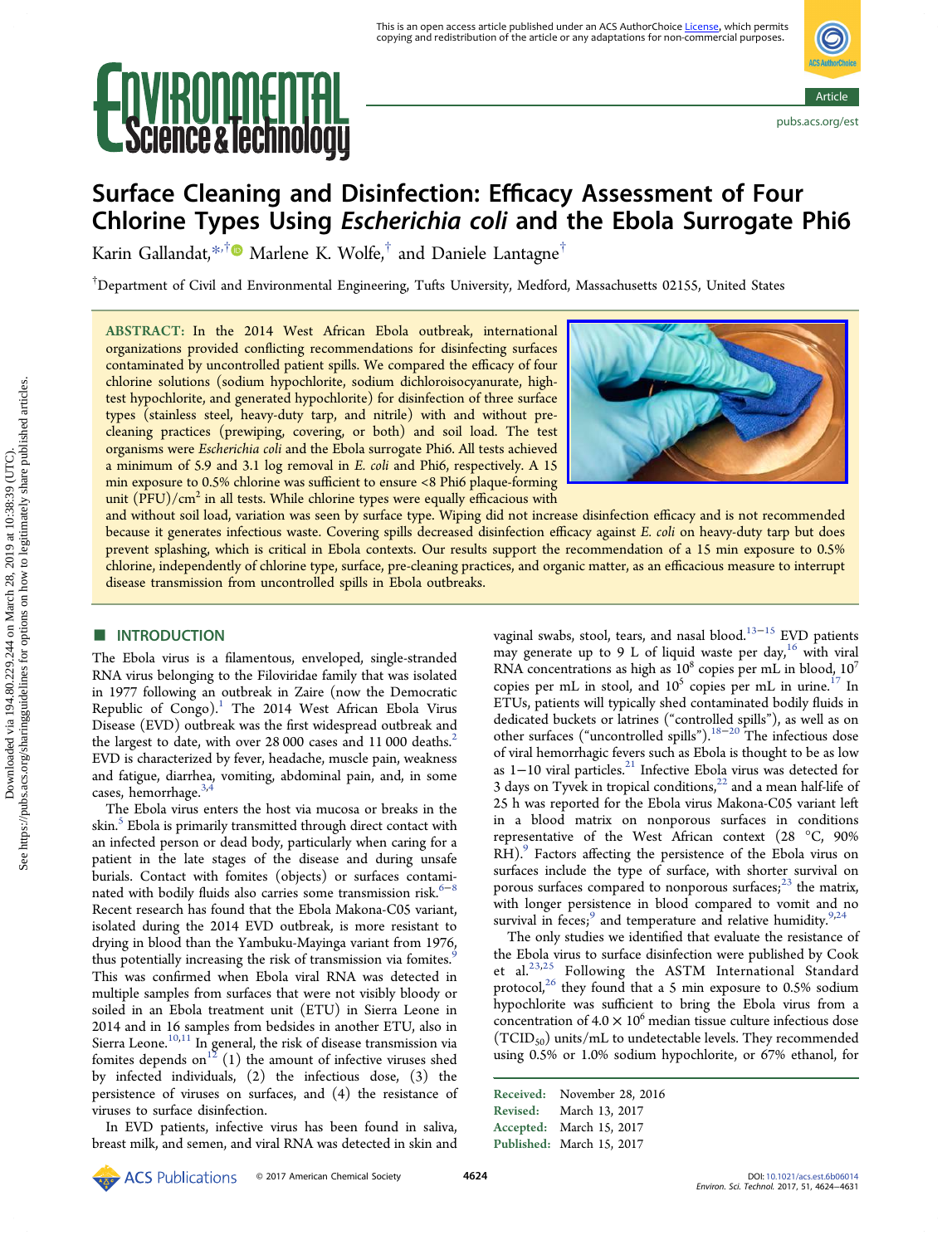#### **Environmental Science & Technology Article** and the state of the state of the state of the state of the state of the state of the state of the state of the state of the state of the state of the state of the state of the

surface disinfection. However, the use of 1 cm discs, as recommended in the ASTM International Standard, $^{26}$  $^{26}$  $^{26}$  is not representative of environmental conditions. Additionally, commonly recommended disinfection practices, such as wiping or covering spills before disinfection, cannot be tested with this protocol.

In the 2014 West African Ebola outbreak, recommendations on disinfecting surfaces and cleaning uncontrolled spills were provided by the World Health Organization (WHO), the Centers for Disease Control and Prevention (CDC), and Doctors Without Borders (MSF) (Table 1). While these

Table 1. Recommendations on Surfaces Disinfection in Ebola Outbreaks

| target                     | action               | disinfectant                                         | exposure<br>time | source            |
|----------------------------|----------------------|------------------------------------------------------|------------------|-------------------|
| hospital and<br><b>ETU</b> | pre-clean<br>surface | 0.5% chlorine                                        | $10 \text{ min}$ | WHO <sup>19</sup> |
| household                  | cover<br>spills      | 0.5% chlorine                                        | $15 \text{ min}$ | $CDC^{40}$        |
| hospital                   | pre-clean<br>surface | "chemical disinfectant for<br>non-enveloped viruses" | not<br>specified | CDC <sup>20</sup> |
| ETU                        | do<br>nothing        | 0.5% chlorine                                        | $15 \text{ min}$ | $MSF^{18}$        |

guidelines are generally consistent in that they recommend disinfection of surfaces (and other "non-living things") with 0.5% chlorine solutions in ETUs, they differ between agencies in terms of exposure time and recommended practices (e.g., whether or not to pre-clean surfaces and whether or not to cover uncontrolled spills to prevent splashes).

Additionally, the chlorine types used for surface disinfection vary. A total of four types of chlorine were available during the 2014 Ebola outbreak: high-test calcium hypochlorite (HTH), sodium dichloroisocyanurate (NaDCC), and sodium hypochlorite (NaOCl), which can be produced either industrially and pH-stabilized or on-site, using an electrolytic generator. These chlorine sources have varying chemical properties and different advantages and drawbacks (Table 2). For example, low-pH chlorine solutions are expected to be more efficacious for disinfection than high-pH solutions, $27$  and NaDCC is expected to be more efficacious than other chlorine types in the presence of organic matter.<sup>[28,29](#page-7-0)</sup> MSF has switched from using both HTH and NaDCC to using only the latter for safety reasons. The current surface disinfection guidelines do not recommend a specific chlorine type (Table 1).

Because of the sporadic occurrence and limited scale of Ebola outbreaks before 2014, there have been few opportunities to study the Ebola virus. In addition, testing using the Ebola virus is expensive and labor-intensive and can only be performed in Biosafety Level 4 facilities. While the persistence on surfaces and resistance to sodium hypochlorite of the Ebola virus was evaluated by Cook et al. in two studies,<sup>[23,25](#page-7-0)</sup> we know of no evidence (1) determining the efficacy of the four chlorine solutions for surface disinfection; (2) documenting the influence of wiping or covering spills on disinfection efficacy; and (3) confirming that a 10 to 15 min exposure to 0.5% chlorine is sufficient to ensure safe disinfection in the Ebola context, in which the virus would typically be shed within a matrix of human waste.

The goal of this research was to provide data for the development of evidence-based recommendations for surfaces disinfection in Ebola outbreaks and other emergency situations

#### Table 2. Chlorine Types Commonly Used in Emergency **Contexts**

| chlorine type                             | expected<br>pН | form     | advantages             | drawbacks             |
|-------------------------------------------|----------------|----------|------------------------|-----------------------|
| sodium<br>dichloroisocyanurate<br>(NaDCC) | 6              | granules | easy to ship           | smell                 |
|                                           |                |          | long shelf<br>life     |                       |
|                                           |                |          | does not<br>clog pipes |                       |
| high-test hypochlorite<br>(HTH)           | 11             | granules | easy to ship           | explosive             |
|                                           |                |          | long shelf<br>life     |                       |
|                                           |                |          | does not<br>clog pipes | clogs pipes           |
| stabilized sodium<br>hypochlorite         | 11             | liquid   | can be local           | shorter<br>shelf life |
|                                           |                |          | does not<br>clog pipes | difficult to<br>ship  |
| nonstabilized sodium<br>hypochlorite      | $9 - 11$       | liquid   | can be on-<br>site     | shorter<br>shelf life |
|                                           |                |          | does not<br>clog pipes | difficult to<br>ship  |
|                                           |                |          |                        | quality<br>control?   |

by (1) comparing the efficacy of HTH, NaDCC, and stabilized and nonstabilized NaOCl solutions for the disinfection of three Ebola relevant surface types; (2) evaluating how recommended practices such as pre-cleaning or covering spills affect surface disinfection efficacy; and (3) determining how presence of a soil load affects surface disinfection efficacy.

#### **MATERIALS AND METHODS**

To complete this work, we first selected test organisms and surfaces and then reviewed existing recommendations to design the testing matrix. We then prepared materials, including test organisms, chlorine solutions, surface carriers, and soil load; completed testing in the Environmental Sustainability Laboratory (ESL) at Tufts University (Medford, MA); and analyzed the results.

Development of Testing Matrix. We communicated with MSF water, sanitation, and hygiene staff responsible for setting up and maintaining safety in ETUs about common surfaces in ETUs. Based on this information, we selected three surfaces that were relevant for Ebola contexts: stainless steel (representing medical instruments, including needles) , nitrile (for plastic sheeting and personal protective equipment), and heavy-duty tarp (most likely to be found on floors or walls).

Guidelines from MSF, WHO, and CDC were consistent in recommending the use of 0.5% chlorine for surface disinfection but differed in terms of exposure time and practices (Table 1). We therefore started by testing 0.5% chlorine at the shortest exposure time (10 min) with four recommendations that represented all possible combinations of practices as described in the guidelines: (a) do nothing before applying the chlorine, (b) wipe the disc with a surgical towel, (c) cover the spill with a surgical towel, and (d) wipe the disc and then cover the spill.

Testing all the conditions we had interest in evaluating with the actual Ebola virus was not realistic considering the risks associated with relatively large-scale testing, costs, and the fact that our laboratory is certified at Biosafety Level 2 only. We therefore selected two test organisms: Escherichia coli (ATCC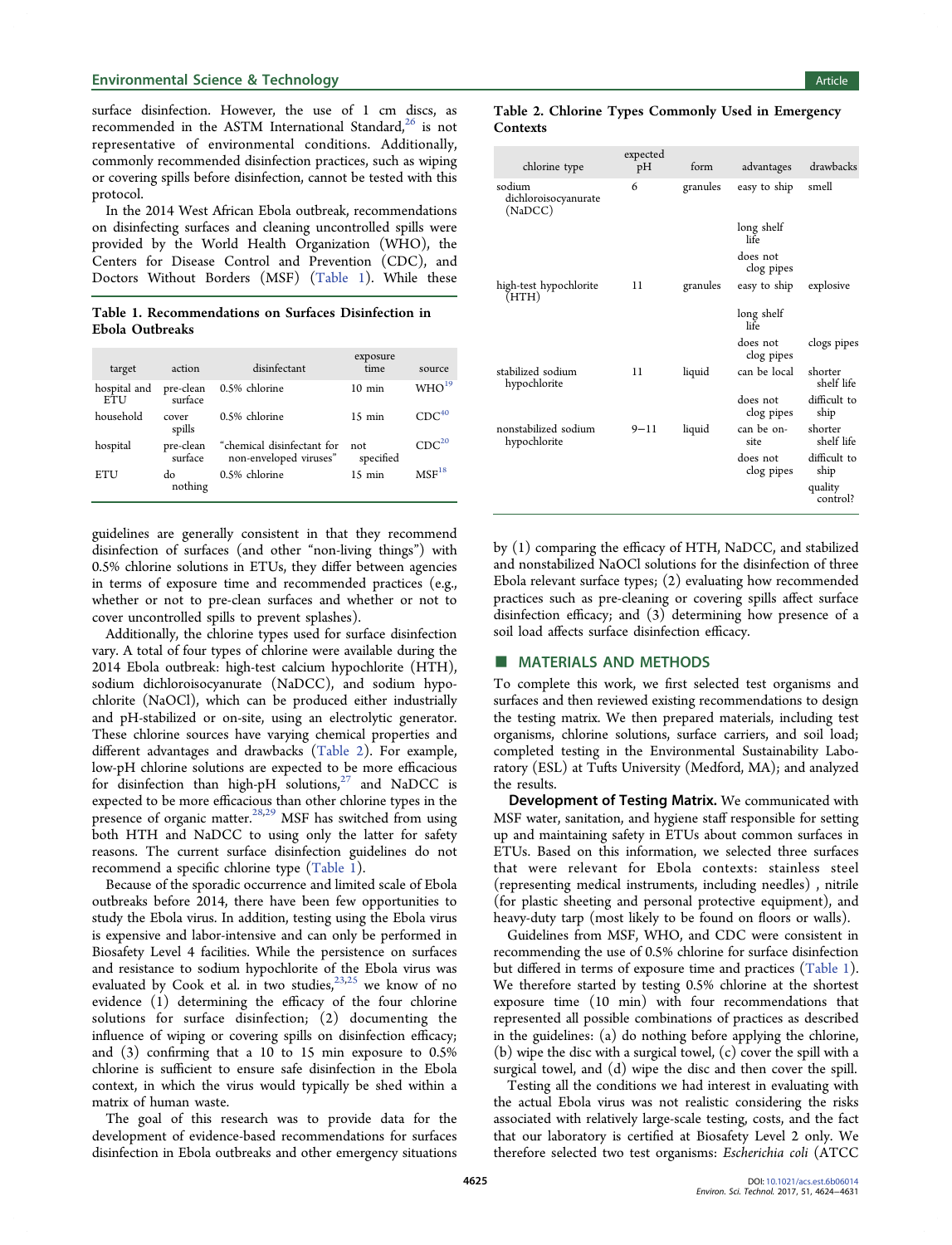25922) and bacteriophage Phi6 (HER #102). E. coli is a wellestablished fecal indicator. We used it to test our protocol with a known, robust test organism but do not consider that it would be an appropriate surrogate for the Ebola virus. Phi6 was selected as a surrogate for the Ebola virus after replicating Cook et al.'s<sup>[23](#page-7-0)</sup> experiment testing inactivation of the Ebola virus by 0.5% sodium hypochlorite on 1 cm stainless steel discs with the four bacteriophages MS2 (ATCC 15597-B1), M13 (ATCC 15669-B1), Phi6, and PR772 (HER no. 221). MS2 and M13 were clearly more resistant to chlorine than the Ebola virus and would provide overly conservative results if used as surrogates. PR772, in contrast, was inactivated too quickly to be an appropriate surrogate. Phi6 was slightly more resistant than the Ebola virus, and we therefore considered that it would be an appropriate surrogate for the Ebola virus for the evaluation of surface disinfection efficacy.<sup>[30](#page-7-0)</sup>

The initial testing matrix thus included two test organisms, with and without soil load, on three surfaces with HTH, NaDCC, and stabilized and generated NaOCl following four different procedures for disinfection (Figure 1). This plan called for a total of 192 tests in triplicate for a total of 576 samples.



Figure 1. Testing matrix.

We then carried out additional testing to (1) evaluate the effect of increasing the exposure time to 15 min for the conditions in which the test organisms were detected after disinfection and (2) determine whether covering the spill with a surgical towel presoaked in 0.5% chlorine solution would increase disinfection efficacy against E. coli on heavy-duty tarp compared to using a dry towel and pouring the 0.5% chlorine solution on top of it.

Preparation of Test Organisms. E. coli was streaked onto Luria−Bertani (LB) agar plates that were incubated at 35 °C overnight and then stored at 4 °C. On the night prior to each test day, a single colony was used to inoculate 20 mL of LB broth and incubated at 35 °C with shaking overnight. The culture was then diluted  $(1:20)$  and incubated at 35 °C with shaking for approximately 2.5 h or until reaching a density of ∼1010 cells/mL. Lastly, the culture was mixed with either a 0.9% sodium chloride (NaCl) solution or soil load, as described below, for use in the surface disinfection efficacy test.

Phi6 was propagated in Pseudomonas syringae (HER no. 1102) by the double agar overlay method:  $31$  100  $\mu$ L of overnight host culture and 100  $\mu$ L of phage suspension were added to 6 mL of melted NBY soft agar (0.3% agar) kept at 48 °C. The soft agar was then poured onto prepared NBY agar plates (1.5% agar), and the plates were incubated at 26  $^{\circ}$ C. On the following day, 5 mL of dilution buffer was applied on top of the soft agar, and the plates were left at room temperature for 4 h to let the phages diffuse into the liquid phase, as described in Rossi.[32](#page-7-0) The Phi6-containing buffer was then recovered, filtered

at 0.45  $\mu$ m, and stored at 4 °C. On each testing day, the Phi6 suspension was mixed with either dilution buffer or soil load, as described below, for use in the surface disinfection efficacy test.

Chlorine Solutions. NaDCC solution was prepared using Klorsept granules (previously Aquatabs) with 50% active chlorine (Medentech, Wexford, Ireland). HTH solution was produced from commercially available granular calcium hypochlorite with 65% available chlorine (Acros Organics, NJ). Two NaOCl solutions were produced by (1) using laboratory-grade NaCl and an Aquachlor on-site sodium hypochlorite generator (International Equipment & Systems, Inc.; Miami, FL) and (2) diluting a 5.25% laboratory-grade pHstabilized bleach stock solution (Valtech, Zellenople, PA). Milli-Q water was used for mixing all solutions. On each test day, the concentration of each of the four chlorine solutions was confirmed to be within 10% of a target 0.5% solution (5000 mg Cl/L) by iodometric titration (method no. 8209, Hach Company, Loveland, CO). Disinfection was carried out within 3 h following titration.

Surface Carriers. The surface carriers were 8 cm diameter discs of type 430 brushed stainless steel (McMaster Carr, IL), heavy-duty tarp (Amazon.com), and nitrile (Amazon.com). Before each test, stainless steel discs were sterilized by autoclaving, and heavy-duty tarp and nitrile discs were soaked in 70% ethanol, rinsed with sterile water, and dried using a sterile surgical towel.

Soil Load. A soil load containing 7.80 mg/mL bovine serum albumin (Sigma-Aldrich, St. Louis, MO), 2.52 mg/mL bovine mucin (Alfa Aesar, Ward Hill, MA), and 10.92 mg/mL tryptone (FisherScientific, Fairlawn, NJ) were prepared according to the ASTM International Quantitative Carrier Testing standard.<sup>[33](#page-7-0)</sup>

Testing. To evaluate disinfection efficacy, the 8 cm surface carriers were placed in Petri dishes, and 2 mL of a mixture of 1.36 mL of test organism suspension and 0.64 mL of either soil load or dilution buffer was applied to each surface carrier to mimic an uncontrolled "spill". This spill was left to dry for 1 h in a biosafety cabinet. After drying, one of four recommendations was carried out: (1) no pre-cleaning or covering; (2) "precleaning," consisting of wiping the disc twice in opposite directions with a dry surgical towel before applying chlorine; (3) "covering", in which a dry surgical towel was placed on top of the spill before applying the disinfectant; and (4) both precleaning and covering, in which the same towel was used for pre-cleaning and for covering the spill before applying chlorine. After the recommendation was carried out, 18 mL of one of four 0.5% chlorine solutions was applied and left for 10 min. At the end of the exposure time, chlorine was neutralized by sodium thiosulfate. For E. coli testing, sterile tweezers were used to place the disc in a WhirlPak bag (Nasco, WI) containing 300 mL of 0.17% sodium thiosulfate solution and stored on ice; then, 100 mL of sample were used for membrane filtration. For the discs inoculated with Phi6, chlorine was neutralized with 20 mL of 2.55% sodium thiosulfate solution poured on top of the chlorine solution contained in the Petri dish. A 1 mL sample was collected by pipetting and stored in microcentrifuge tubes at 4  $^{\circ}$ C; next, 100  $\mu$ L were used for titration. The procedure was different for E. coli and Phi6 due to different titration methods. While 100 mL can be processed through membrane filtration, only 100  $\mu$ L of the sample is used for the Phi6 plaque assay. Using a more concentrated sodium thiosulfate solution for Phi6 resulted in a smaller sample volume and thus lowered the detection limit.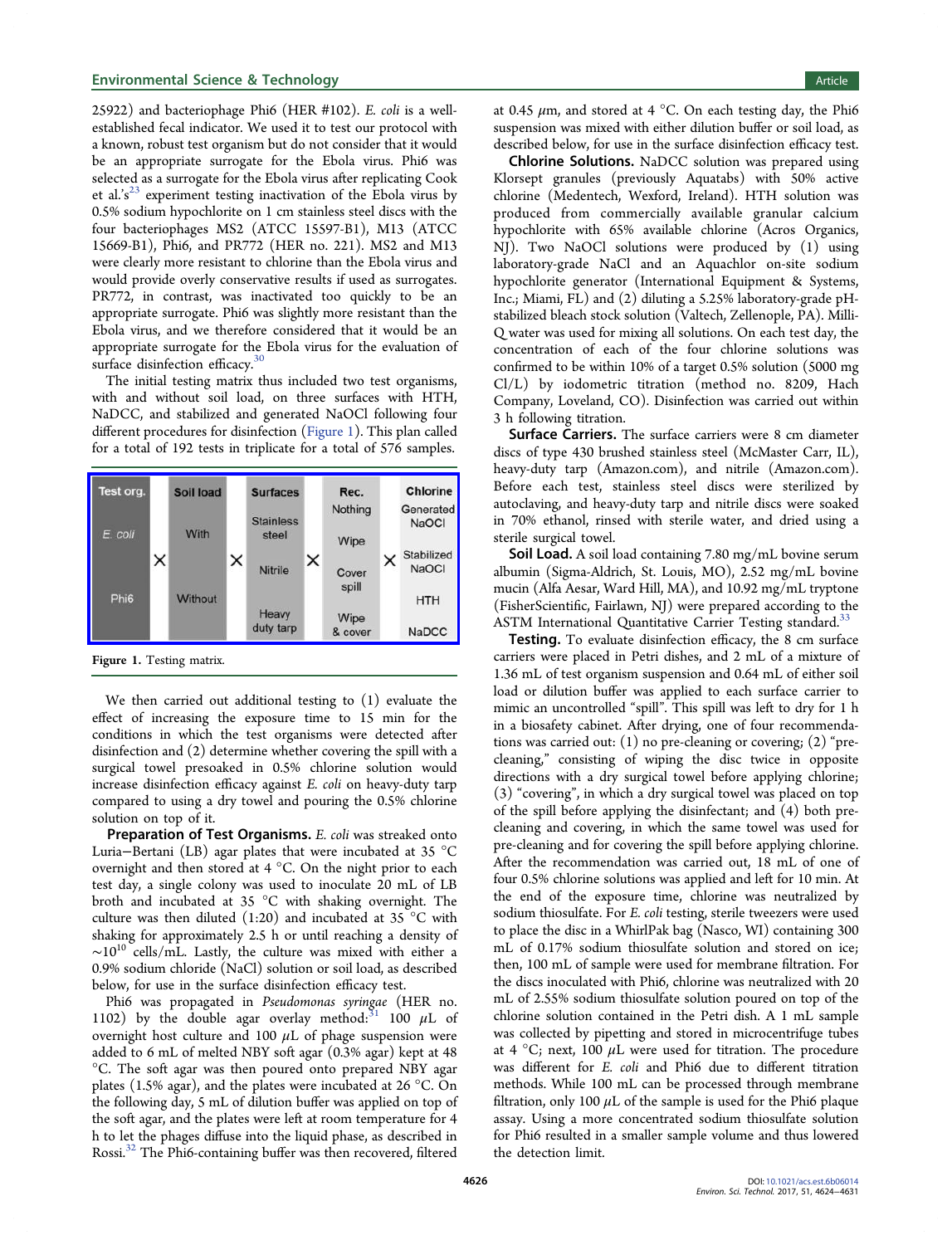<span id="page-3-0"></span>For each series of tests (24 discs with one test organism, on one surface type, using four chlorine types and following two different disinfection procedures, in triplicate), there was one negative control (in which the spill consisted of 2 mL of either dilution buffer or soil load only) and triplicate positive controls (in which no disinfection was carried out) to evaluate the recovery rate and starting concentration. Samples were tested within 5 h of collection by membrane filtration for *E. coli* using mColiBlue medium (Hach Company, Loveland, CO) and by plaque assays on double layer agar plates for Phi6, following the same procedure as described previously for the propagation.

Data Analysis. Data were initially entered and analyzed in Microsoft Excel 2016 (Redmond, WA), including the calculation of average concentrations, log removals, remaining infective units per surface area, standard errors, and generation of graphs. Statistical tests were then performed using STATA 14.1 (StataCorp LP, College Station, TX).

For all calculations, as the detection limit was 3 colonyforming units (CFU)/100 mL for E. coli, samples with zero counts were assigned a value of 1.5 CFU/100 mL. Likewise, for Phi6, the detection limit was 10 plaque-forming units (PFU)/ mL, and zero counts were replaced by 5 PFU/mL. A value of 250 CFU or PFU was set for plates that were too numerous to count (TNTC). While this might underestimate the number of recovered organisms, the impact in our case was limited due to the low number of TNTC samples. Because units per unit liquid volume are meaningless for the evaluation of surface disinfection, the results were expressed as the number of infective organism per surface area in figures. The corresponding theoretical detection limits were  $\langle$ 1 CFU/cm<sup>2</sup> for *E. coli* and 8  $PFU/cm<sup>2</sup>$  for Phi6.

We evaluated disinfection efficacy in terms of reduction in transmission risk and therefore expressed residual concentration as the number of infective particles per unit area in addition to providing log removals. Studies suggest that 1 to 10% of viruses of viruses can be transmitted from stainless steel to hands after 1 h of drying.<sup>[34](#page-7-0),[35](#page-7-0)</sup> Considering that 10% of the Ebola virus could be transmitted from a contaminated surface to an individual's hands, the residual virus concentration after disinfection should be less than ten times the infectious dose per "contact spot" (defined as 5  $\rm cm^2$ ). $^{12}$  $^{12}$  $^{12}$  Using an intermediate estimate of 5 PFU for the infectious dose, which is thought to be 1−10 PFU,<sup>[36](#page-7-0)</sup> we thus determined that 50 PFU per contact spot or 10  $PFU/cm<sup>2</sup>$  would be an acceptable residual concentration after disinfection. Please note that we used 8 cm in diameter discs, which have a total area of 50  $\text{cm}^2$ . We used both log removal and residual  $PFU/cm<sup>2</sup>$  in our analysis.

Statistical tests were performed using STATA 14.1 (StataCorp LP, College Station, TX). First, Kruskal−Wallis tests (the nonparametric equivalent to ANOVA) were used to determine if there were differences between the four chlorine types in all the testing, i.e., with or without soil load, for each surface type, and with each pre-cleaning recommendation. In this analysis, triplicate samples obtained for the four chlorine types were compared. For all conditions with no significant difference between chlorine types, data were aggregated, thus creating one group of 12 samples (four chlorine types multiplied by three triplicates) for each recommendation. Then, Kruskal−Wallis tests were performed again to compare the efficacy of recommendations. For the conditions in which significant differences were detected between chlorine solutions, a posthoc analysis was conducted using Dunn's test.

Wilcoxon-Mann−Whitney (WMW) tests were used to determine whether increasing the exposure time or soaking the surgical towel made a significant difference compared to the conditions tested previously (10 min exposure to chlorine and using a dry towel, respectively).

#### ■ RESULTS

E. coli Results. The surface carriers were inoculated with 3  $\times$  10<sup>10</sup> CFU on average (range 1.0  $\times$  10<sup>10</sup> to 1.1  $\times$  10<sup>11</sup> CFU). The recovery rates, as estimated based on the positive controls after 1 h of drying, were on the order of 10% for nitrile and stainless steel and 20% for heavy-duty tarp.

All tests achieved at least 6 log E. coli removal except for one test using wiping only with soil load on heavy-duty tarp, which achieved an average of 5.9 log removal (Table 3). On nitrile

Table 3. Observed Log Removals and Standard Deviations

| surface<br>type    | soil load | action            | E. coli log<br>removal | <b>STD</b><br>(E.<br>$\text{coli}$ ) | Phi6 log<br>removal | <b>STD</b><br>(Phi) |
|--------------------|-----------|-------------------|------------------------|--------------------------------------|---------------------|---------------------|
| stainless<br>steel | without   | nothing           | >6.6                   | 0.0                                  | 4.1                 | 0.0                 |
|                    |           | wipe              | >6.6                   | 0.0                                  | 4.1                 | 0.0                 |
|                    |           | cover             | 6.0                    | 0.4                                  | 3.4                 | 0.0                 |
|                    |           | wipe and<br>cover | 6.0                    | 0.3                                  | 3.4                 | 0.0                 |
|                    | with      | nothing           | >6.8                   | 0.0                                  | 5.7                 | 0.0                 |
|                    |           | wipe              | >6.8                   | 0.0                                  | 5.7                 | 0.0                 |
|                    |           | cover             | >7.3                   | 0.0                                  | 5.5                 | 0.0                 |
|                    |           | wipe and<br>cover | 7.2                    | 0.2                                  | 5.5                 | 0.0                 |
| nitrile            | without   | nothing           | 6.4                    | 0.0                                  | 4.8                 | 0.0                 |
|                    |           | wipe              | >6.4                   | 0.0                                  | 4.8                 | 0.0                 |
|                    |           | cover             | 6.4                    | 0.2                                  | 3.1                 | 0.0                 |
|                    |           | wipe and<br>cover | >6.5                   | 0.0                                  | 3.1                 | 0.0                 |
|                    | with      | nothing           | >6.9                   | 0.0                                  | 3.6                 | 0.0                 |
|                    |           | wipe              | 6.8                    | 0.2                                  | 3.3                 | 0.4                 |
|                    |           | cover             | >6.8                   | 0.0                                  | 5.5                 | 0.0                 |
|                    |           | wipe and<br>cover | 6.7                    | 0.4                                  | 5.5                 | 0.0                 |
| heavy-duty<br>tarp | without   | nothing           | 6.7                    | 0.8                                  | 3.9                 | 0.1                 |
|                    |           | wipe              | 6.7                    | 0.9                                  | 3.8                 | 0.0                 |
|                    |           | cover             | 6.3                    | 0.9                                  | 3.4                 | 0.0                 |
|                    |           | wipe and<br>cover | 6.1                    | 1.0                                  | 3.4                 | 0.0                 |
|                    | with      | nothing           | 6.0                    | 1.1                                  | 5.4                 | 0.0                 |
|                    |           | wipe              | 5.9                    | 1.0                                  | 3.2                 | 0.0                 |
|                    |           | cover             | 6.4                    | 0.9                                  | 5.5                 | 0.0                 |
|                    |           | wipe and<br>cover | 6.3                    | 0.9                                  | 5.5                 | 0.0                 |

and on stainless steel, all recommendations and all chlorine types appear equally efficacious at removing E. coli, whereas relative drops in efficacy occurred mainly when covering the spill on heavy-duty tarp [\(Figure 2](#page-4-0)).

E. coli was detected in 51 out of 288 samples, including 5 times on stainless steel, 40 times on heavy duty tarp, and 6 times on nitrile. The residual contamination in the positive samples ranged from 1 CFU (or 0.06 CFU/cm<sup>2</sup>) to TNTC (more than  $15 \text{ CFU/cm}^2$ ).

Based on the Kruskal−Wallis test results [\(Figure 3](#page-4-0)), there was no significant difference between chlorine types ( $p > 0.05$ ) except on heavy-duty tarp in the presence of soil load with no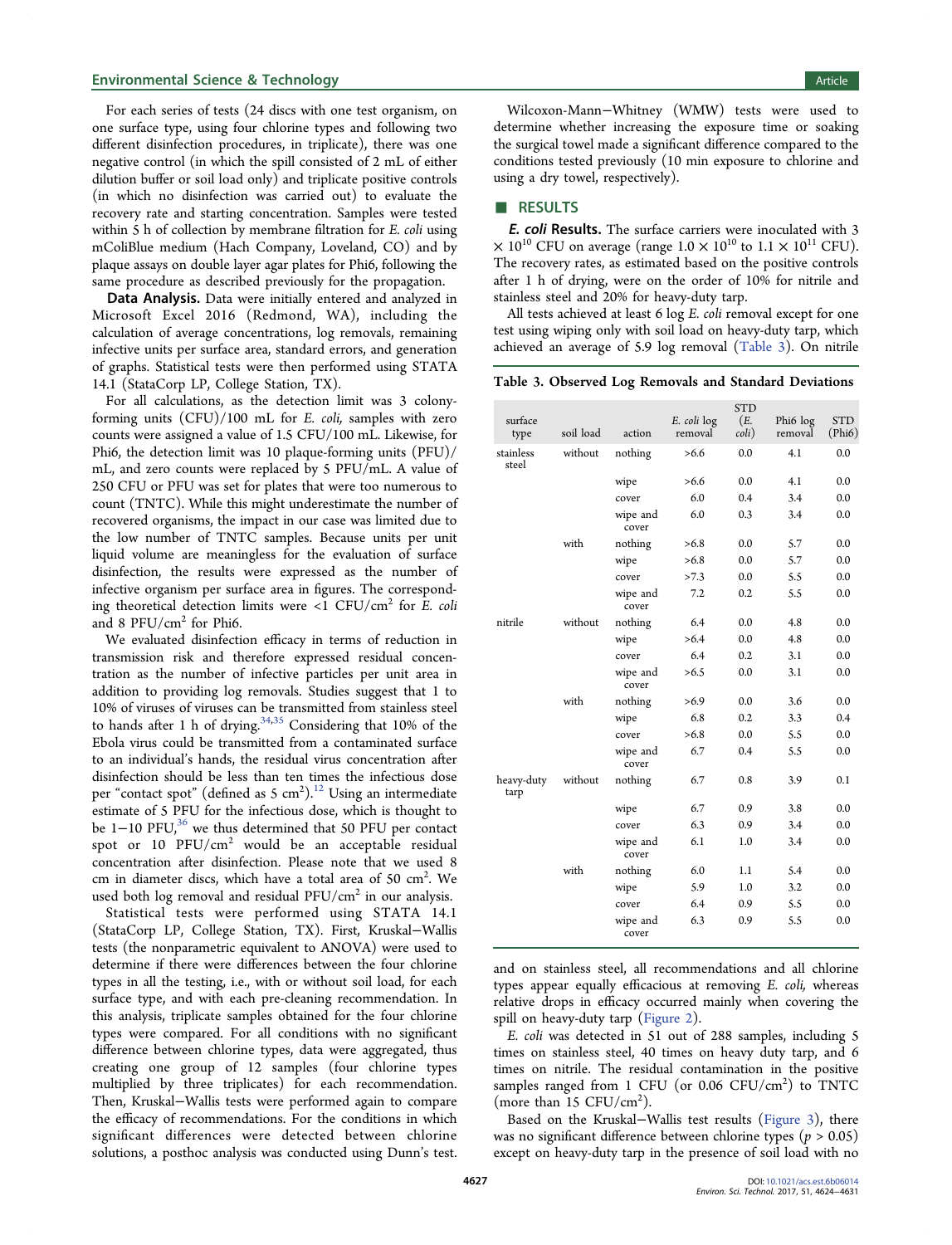<span id="page-4-0"></span>

Figure 2. Number of CFU E. coli per unit area detected after disinfection. Points correspond to the geometric mean of triplicate samples. Error bars represent standard errors of the mean. "ND" stands for "not detected", and the theoretical detection limit was <1 CFU/cm<sup>2</sup>. The points indicated as too numerous to count (TNTC) correspond to cases in which all triplicates were TNTC after disinfection.



Figure 3. Statistical results of E. coli testing. NSD stands for "no significant difference" based on the Kruskal–Wallis test ( $p < 0.05$ ).

pretreatment and with pre-cleaning ( $p = 0.02$  in both cases). For the conditions in which all chlorine types appeared equally efficacious, there was no significant difference between recommendations ( $p > 0.05$ ) except on heavy-duty tarp with soil load  $(p = 0.03)$ .

A posthoc analysis was conducted using Dunn's test to compare chlorine types and recommendations, respectively, for the two cases in which statistically significant differences were detected but no chlorine type or recommendation appeared to systematically perform better than the others (results not shown). Only NaDCC was used to evaluate the effect of a 15 min exposure time and of a towel soaked in chlorine solution because significant differences between chlorine type were not routinely identified. On heavy-duty tarp, increasing the exposure time from 10 to 15 min did not significantly increase efficacy in any of the four recommendations with and without soil load, the only exception being in the presence of soil load when nothing was done before applying chlorine (WMW test, p = 0.03). Applying a towel soaked in 0.5% NaDCC solution on

the spill was not significantly more efficacious than using a dry towel to cover the spill on heavy-duty tarp (WMW test;  $p >$ 0.05, both with and without soil load).

**Phi6 Results.** The surface carriers were inoculated with  $8 \times$  $10^7$  CFU on average (range  $1.3 \times 10^6$  to  $2.3 \times 10^8$  CFU). The recovery rates, as estimated based on the positive controls after 1 h of drying, were on the order of 20% on all three surfaces.

All recommendations achieved at least 3 log Phi6 removal [\(Table 3\)](#page-3-0). Out of a total of 288 samples, Phi6 was detected after disinfection in six samples on nitrile and in no samples on stainless steel or heavy-duty tarp. The residual contamination in the positive samples ranged from 16 to 80  $PFU/cm<sup>2</sup>$  after disinfection. Due to the limited number of positive samples, statistical tests were not conducted on Phi6 results. The geometric mean of triplicates exceeded the target of 10 residual  $PFU/cm<sup>2</sup>$  in two instances [\(Figure 4\)](#page-5-0): Phi6 was detected in the presence of soil load when nitrile discs were pre-cleaned with both generated and stabilized NaOCl. For the two conditions in which Phi6 was detected on nitrile after a 10 min exposure to 0.5% chlorine, increasing the exposure time to 15 min led to all nondetectable levels.

#### **DISCUSSION**

We conducted a systematic evaluation of the efficacy of surface disinfection recommendations for Ebola contexts, including testing two organisms, two soil load conditions, four surface cleaning recommendations, and four chlorine types on three surfaces commonly used in ETUs. Results indicated that test organism, surface type, and covering spills influenced surface disinfection efficacy, while chlorine type, soil load, and precleaning did not. Overall, the recommendations provided during the 2014 EVD outbreak for surface disinfection appeared to be efficacious at removing E. coli and Phi6 from representative surfaces. Based on our results, we recommend a 15 min exposure time to 0.5% chlorine to ensure safe surface disinfection in EVD contexts. These results (1) are consistent with previous results while also providing further contextspecific evidence, (2) answer questions about chlorine type while raising questions about the role of soil load and how to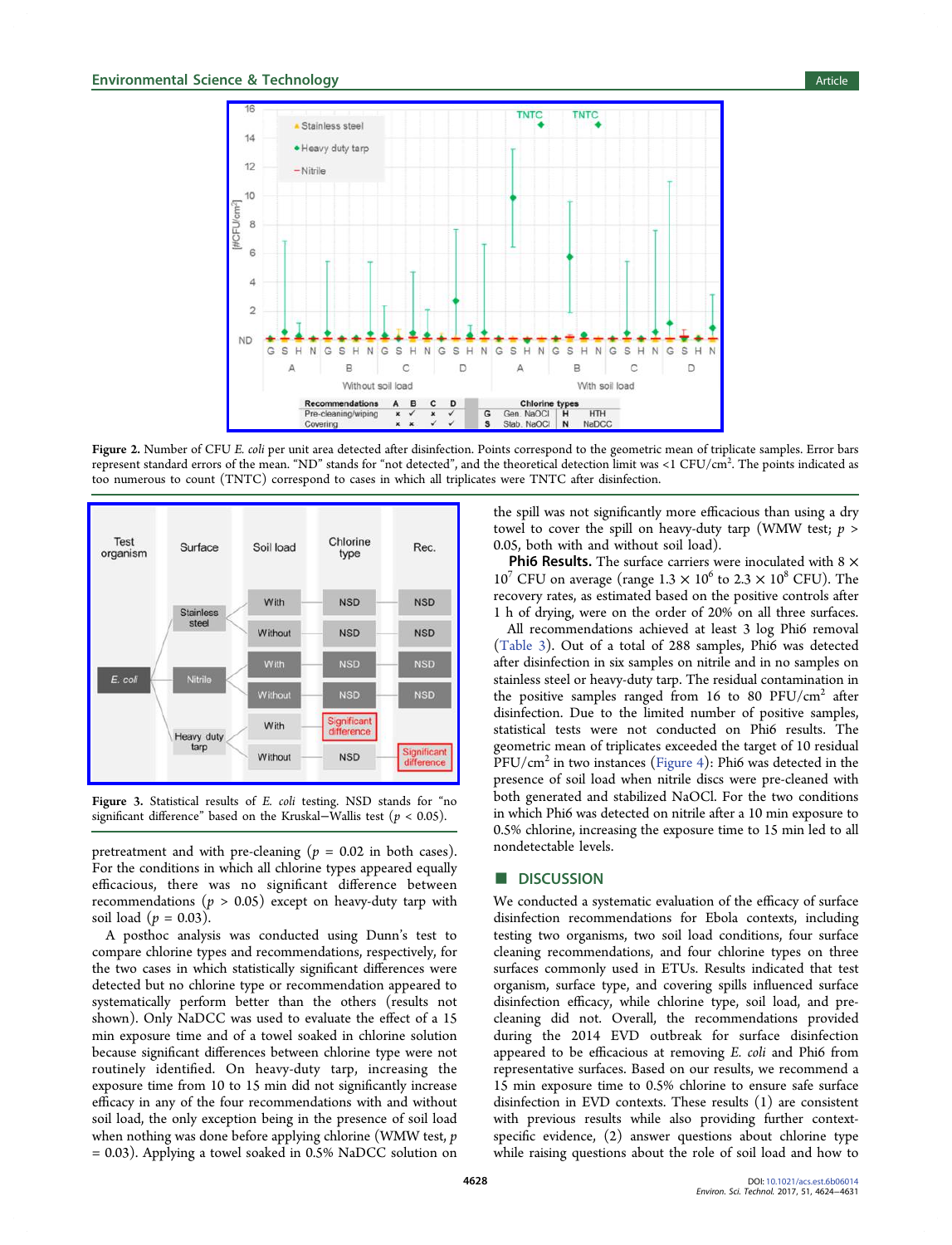<span id="page-5-0"></span>

Figure 4. Number of Phi6 PFU per unit area detected after disinfection. Points correspond to the geometric mean of triplicate samples. Error bars represent standard errors of the mean. "ND" stands for "not detected", and the theoretical detection limit was 8 PFU/cm<sup>2</sup>. .

appropriately model soil load in these contexts, (3) highlight the important role of test organism and surface type in disinfection, and (4) inform how to conduct research on surface disinfection efficacy in further outbreak situations.

The Cook et al.<sup>[23](#page-7-0),[25](#page-7-0)</sup> studies documented a 5 min contact time with 0.5% sodium hypochlorite to completely disinfect stainless steel surfaces inoculated with the Ebola virus. Our data expand on their work as we found that 10 min were sufficient to disinfect stainless steel using Phi6 as an Ebola surrogate, but additional contact time was needed specifically on nitrile to ensure full disinfection under all tested conditions. This is also consistent with a previous study in which environmental sampling was conducted in an isolation ward in Uganda in  $2000.$  Bausch et al.<sup>[13](#page-7-0)</sup> found that CDC and WHO recommendations were efficacious, as Ebola was not isolated from surfaces after routine disinfection. However, the recommendations were more conservative during that time, as they recommended a 1% chlorine solution with a 15 min contact time and that a 10% chlorine solution should be used for heavy or dense spills. $37$  A more recent study conducted in Sierra Leone in 2015 suggests that environmental decontamination using 0.5% sodium hypochlorite was mostly effective at removing Ebola RNA from surfaces around the bedside, where contamination was detected most often.<sup>[11](#page-7-0)</sup> Our results also indicate 0.5% chlorine solutions should be efficacious.

In contrast to beliefs that some chlorine types may be more efficacious than others, we found all chlorine types appeared equally efficacious for the disinfection of surfaces against E. coli and Phi6. We attribute this to the high chlorine dose (0.5%) applied. As such, we recommend using whichever chlorine source is available, safe to handle, and maintains an appropriate concentration.[38](#page-7-0)

The presence of soil load did not affect disinfection efficacy at a chlorine concentration of 0.5%. We used the soil-load mixture recommended in the ASTM International Standard,<sup>[26](#page-7-0)</sup> and the chlorine demand of the spill with soil load represented less than 0.01% of the amount of applied chlorine. Again, we hypothesize that soil load did not impact efficacy because of the high chlorine concentration applied. While this is likely

representative of field practices, in which chlorine will be generously applied to ensure disinfection, further research is needed to develop new matrices more representative of liquid Ebola bodily wastes and their impact on disinfection efficacy.

Our results suggested that test organism and surface type do play an important role in determining disinfection efficacy. We found that E. coli was more challenging to disinfect on heavyduty tarp, and Phi6 was more challenging to disinfect on nitrile, suggesting that different mechanisms are responsible for disinfection of the two organisms. A literature search provided little information on which fundamental mechanisms might explain the observed difference. We hypothesize that physical properties of the surface (such as roughness) as well as surface charge (of both the surface and the test organism) impacted disinfection efficacy. The fact that increasing the exposure time from 10 to 15 min did not improve disinfection efficacy against E. coli on heavy-duty tarp suggests that bacteria did not enter into contact with the disinfectant, possibly due to some physical protection provided by the roughness of heavy-duty tarp. It is unclear why such an effect would not be observed with Phi6, and additional research is indicated to investigate our hypotheses. The widespread use of both heavy-duty tarp and nitrile in emergency settings makes these results of particular concern. It is recommended to conduct future research with other surfaces commonly found in ETU settings, including paper, cardboard, cotton, rubber, latex, and concrete.

The international recommendations for surface disinfection in Ebola contexts are particularly different in terms of practices. It has been suggested to wipe and to cover spills, and recently, to pre-clean surfaces with water and detergent.<sup>[39](#page-7-0)</sup> While precleaning reduces the volume of spill to be disinfected, such a practice generates contaminated waste and can result in exposure of healthcare personnel to infectious materials. Although we were not able to test for the multiplicity of precleaning practices that are likely to be encountered in the field (with or without soap, with dry and wet towels, and accounting for individual variability), our results suggest that wiping the surface before applying chlorine is unlikely to increase disinfection efficacy. This is consistent with a study of surface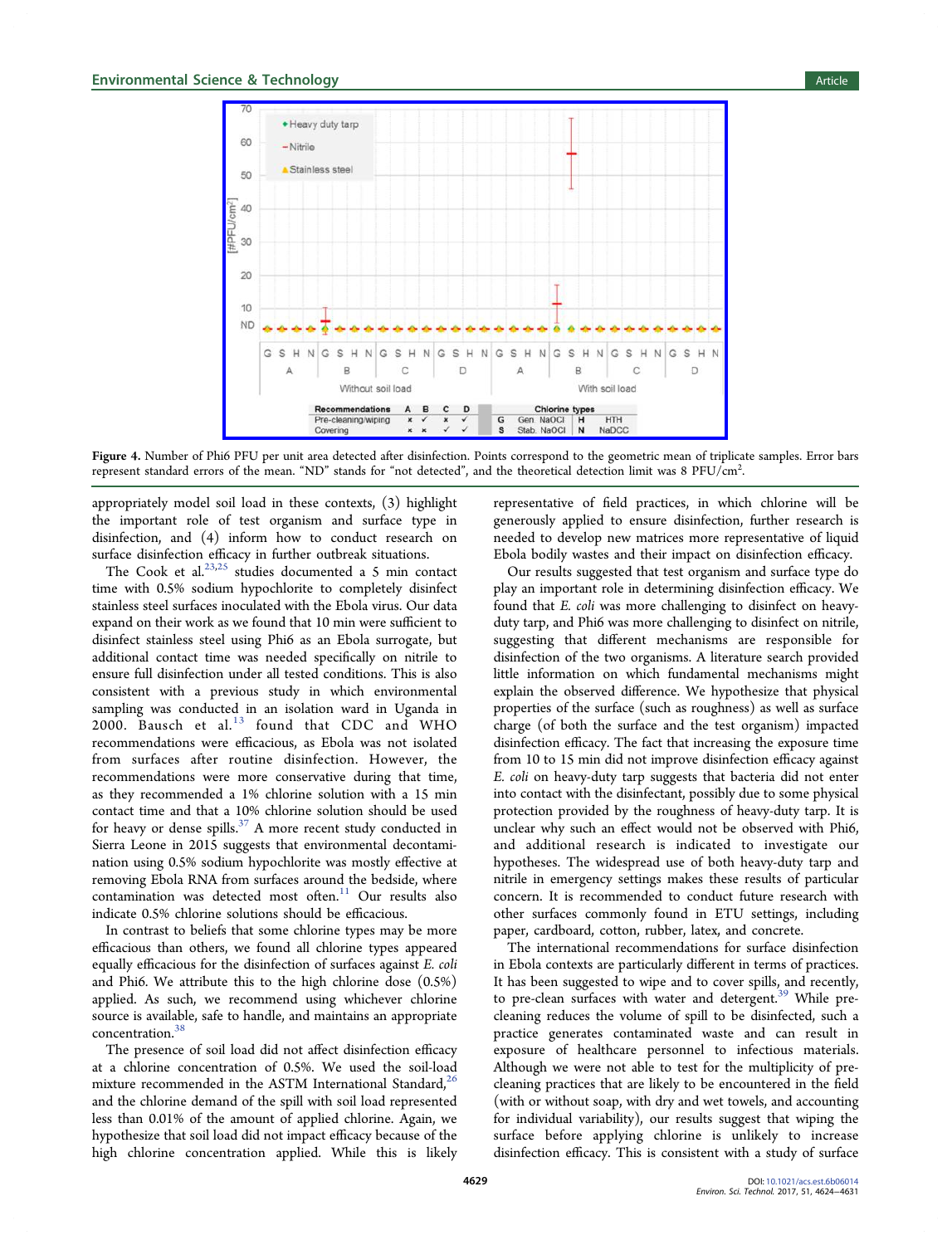#### <span id="page-6-0"></span>**Environmental Science & Technology Article** Article 30 and 30 and 30 and 30 and 30 and 30 and 30 and 30 and 30 and 30 and 30 and 30 and 30 and 30 and 30 and 30 and 30 and 30 and 30 and 30 and 30 and 30 and 30 and 30 and 3

disinfection involving several viruses, in which Tuladhar et al.<sup>[12](#page-7-0)</sup> found that inactivation by a 0.1% chlorine solution was proportionally more important than the action of wiping. Covering spills is recommended to avoid disease transmission by splashes, $18$  and our results with Phi6 suggest that it does not affect disinfection efficacy. We recommend covering spills with a cloth soaked in 0.5% chlorine and leaving it for 15 min if disease transmission via splashes is a concern, as is the case with EVD due to the very low infectious dose.

Our study had limitations, including that (1) the comparison of E. coli and Phi6 is limited by different starting concentrations and detection limits; (2) although the recovery rates were similar for both organisms, we cannot rule out that some of the observed differences could be due to variability in recovery; (3) we used a surrogate organism instead of the actual virus, albeit one selected based on a comparison between the surrogate (tested in our laboratory) and Ebola virus (tested by Cook et al.<sup>[23](#page-7-0)</sup> in a Biosafety Level 4 laboratory); (4) we believe that our protocol, using 8 cm in diameter discs instead of the 1 cm diameter surface carriers recommended in the ASTM Stand- $\text{ard}$ ,<sup>[33](#page-7-0)</sup> simulates field conditions more accurately despite the fact that 2 mL spills are still unlikely to reflect the extent of environmental contamination experienced in ETUs; (5) our standardization of pre-cleaning recommendations does not account for further variability in pre-cleaning practices applied in ETU settings; (6) the ASTM soil load might not be representative of the matrices in which the Ebola virus would be shed by patients; and (7) temperature and relative humidity in the laboratory were both lower and more controlled than those commonly found in ETU settings.

Despite these limitations, we feel our data contribute to the understanding of, and assist in providing an evidence base for, surface disinfection practices in outbreaks. In particular, our results support the recommendation of a 15 min exposure to 0.5% chlorine (independent of chlorine type, surface type, practices, and presence of organic matter) as an efficacious measure to interrupt EVD transmission via fomites. Using Phi6 as a surrogate allowed us to carry out extensive testing and to identify critical conditions; we recommend evaluating the resistance of the Ebola virus (at Biosafety Level 4) to a 15 min exposure to 0.5% chlorine, without pre-cleaning or covering, with or without soil load, on nitrile and, if possible, on other surfaces, to confirm the results presented here.

Further research is required to investigate how surface properties and complex matrices affect disinfection efficacy as well as to understand the role of wiping or covering spills. A more-fundamental understanding of the mechanisms affecting disinfection efficacy and of the physicochemical interactions between microorganisms and surfaces will allow extension of these results to different pathogens with more flexibility.

Our study was carried out in response to the 2014 Ebola outbreak and focused on evaluating the efficacy of existing recommendations in place during that outbreak. It is recommended that future research be completed to develop appropriate recommendations, not just to test the efficacy of existing recommendations. For instance, using NaDCC granules instead of a liquid chlorine solution to cover uncontrolled spills has been identified as an efficacious procedure against bacteria in developed country hospitals.<sup>[29](#page-7-0)</sup> Additional research is needed to evaluate the adequacy of this, and other novel, protocols as a possible intervention in ETU contexts.

For diseases with infectious doses as low as EVD, multibarrier approaches (including personal protective equipment, handwashing, disinfection of surfaces, and safe waste management) should be used to minimize transmission risk. However, multibarrier approaches (particularly those with waiting times) are burdensome in the ETU context due to the maximum time responders can spend in PPE. A broader discussion around the best way to minimize transmission risk and the appropriate number and level of barriers to use in healthcare facilities and communities facing situations such as EVD is necessary. For example, it has been suggested to depend on PPE primarily and not be concerned with disinfecting spills in the ETU context. Ideally, further discussion will involve responders, members of the scientific community, and international organizations to address the appropriateness of existing recommendations and how they can be adjusted to increase preparedness for future outbreaks.

#### ■ AUTHOR INFORMATION

#### Corresponding Author

\*Phone: 1 617 483 2045; e-mail: [karin.gallandat@tufts.edu.](mailto:karin.gallandat@tufts.edu) ORCID<sup>®</sup>

Karin Gallandat: [0000-0001-6412-1483](http://orcid.org/0000-0001-6412-1483)

#### **Notes**

The authors declare no competing financial interest.

#### ■ ACKNOWLEDGMENTS

The study was conducted with funding from the United States Agency for International Development's Office of U.S. Foreign Disaster Assistance (USAID/OFDA). The authors gratefully acknowledge the Fulbright Foreign Student Program and the P.E.O. Foundation for the partial support of this effort. We also thank Qais Iqbal and Brittany Mitro for their assistance in the laboratory.

#### ■ REFERENCES

(1) Johnson, K. M.; Lange, J. V.; Webb, P. A.; Murphy, F. A. Isolation and partial characterisation of a new virus causing acute haemorrhagic fever in Zaire. [Lancet](http://pubs.acs.org/action/showLinks?crossref=10.1016%2FS0140-6736%2877%2992000-1&citationId=p_n_1_1) 1977, 309 (8011), 569−571.

(2) World Health Organization (WHO). Ebola Situation Report - 30 March 2016. [http://apps.who.int/ebola/current-situation/ebola](http://apps.who.int/ebola/current-situation/ebola-situation-report-30-march-2016)[situation-report-30-march-2016](http://apps.who.int/ebola/current-situation/ebola-situation-report-30-march-2016) (accessed Sept 9, 2016).

(3) Centers for Disease Control and Prevention (CDC). Ebola (Ebola Virus Disease): Signs and Symptoms [http://www.cdc.gov/vhf/](http://www.cdc.gov/vhf/ebola/symptoms/) [ebola/symptoms/](http://www.cdc.gov/vhf/ebola/symptoms/) (accessed Nov 28, 2016).

(4) Dallatomasina, S.; Crestani, R.; Sylvester Squire, J.; Declerk, H.; Caleo, G. M.; Wolz, A.; Stinson, K.; Patten, G.; Brechard, R.; Gbabai, O. B.-M.; et al. Ebola outbreak in rural West Africa: epidemiology, clinical features and outcomes. [Trop. Med. Int. Health](http://pubs.acs.org/action/showLinks?pmid=25565430&crossref=10.1111%2Ftmi.12454&coi=1%3ACAS%3A280%3ADC%252BC2MvktFCksw%253D%253D&citationId=p_n_4_1) 2015, 20 (4), 448−454.

(5) Feldmann, H.; Geisbert, T. W. Ebola haemorrhagic fever. [Lancet](http://pubs.acs.org/action/showLinks?pmid=21084112&crossref=10.1016%2FS0140-6736%2810%2960667-8&coi=1%3ACAS%3A280%3ADC%252BC3M3jvFWktg%253D%253D&citationId=p_n_5_1) 2011, 377 (9768), 849−862.

(6) Francesconi, P.; Yoti, Z.; Declich, S.; Onek, P. A.; Fabiani, M.; Olango, J.; Andraghetti, R.; Rollin, P. E.; Opira, C.; Greco, D.; et al. Ebola hemorrhagic fever transmission and risk factors of contacts, Uganda. [Emerging Infect. Dis.](http://pubs.acs.org/action/showLinks?pmid=14718087&crossref=10.3201%2Feid0911.030339&coi=1%3ACAS%3A280%3ADC%252BD2c%252FitV2ktg%253D%253D&citationId=p_n_6_1) 2003, 9 (11), 1430−1437.

(7) Vetter, P.; Fischer, W. A.; Schibler, M.; Jacobs, M.; Bausch, D. G.; Kaiser, L. Ebola Virus Shedding and Transmission: Review of Current Evidence. [J. Infect. Dis](http://pubs.acs.org/action/showLinks?pmid=27443613&crossref=10.1093%2Finfdis%2Fjiw254&coi=1%3ACAS%3A528%3ADC%252BC1cXktFCgtbY%253D&citationId=p_n_7_1). 2016, 214 (3), S177−S184.

(8) Dowell, S. F.; Mukunu, R.; Ksiazek, T. G.; Khan, A. S.; Rollin, P. E.; Peters, C. J. Transmission of Ebola hemorrhagic fever: a study of risk factors in family members, Kikwit, Democratic Republic of the Congo, 1995. *[J. Infect. Dis](http://pubs.acs.org/action/showLinks?pmid=9988169&crossref=10.1086%2F514284&citationId=p_n_8_1).* 1999, 179 (S1), S87-S91.

(9) Schuit, M.; Miller, D. M.; Reddick-Elick, M. S.; Wlazlowski, C. B.; Filone, C. M.; Herzog, A.; Colf, L. A.; Wahl-Jensen, V.; Hevey, M.;